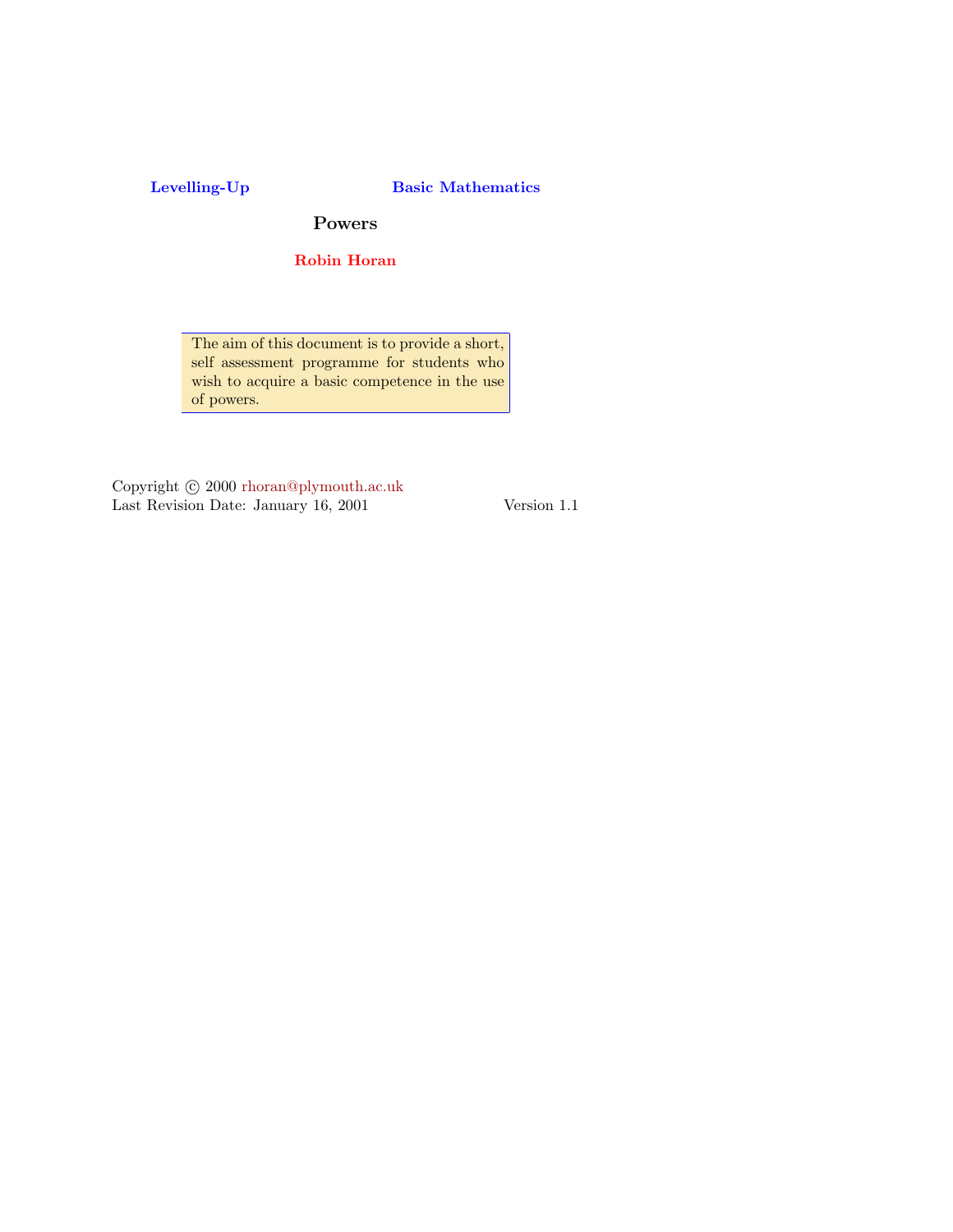# Table of Contents

- 1. Powers
- 2. Negative Powers
- 3. Fractional Powers
- 4. Use of the Rules of Simplification
- 5. Quiz on Powers Solutions to Quizzes Solutions to Problems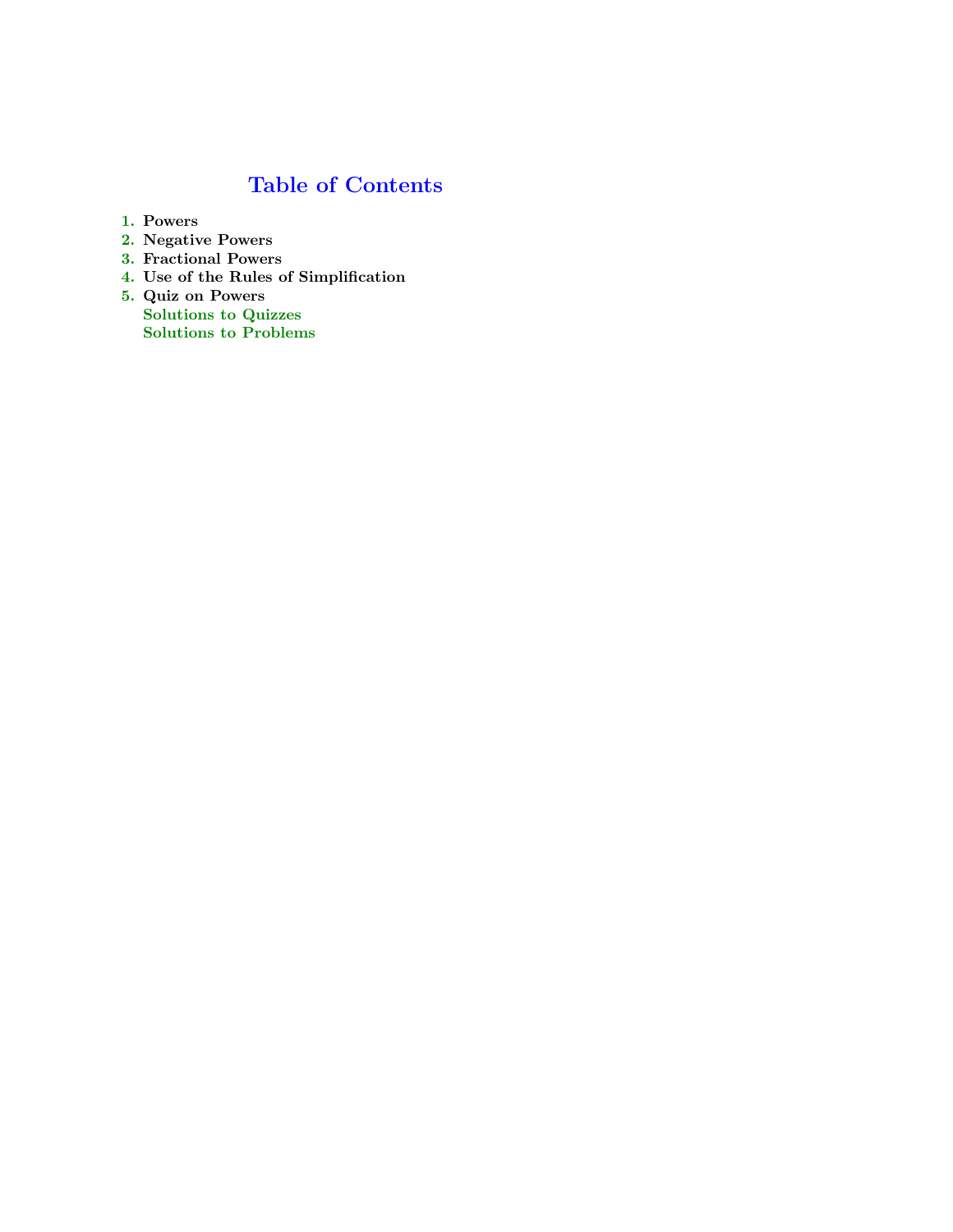## 1. Powers (Introduction)

If a is any number and n any *positive* integer (whole number) then the product of a with itself n times,  $a \times a \times \cdots \times a$ , is called a raised  $\frac{1}{n}$ n to the power n, and written  $a^n$ , i.e.,

$$
a^n = \underbrace{a \times a \times \cdots \times a}_{n}.
$$

Examples 1

(a) 
$$
7^2 = 7 \times 7 = 49
$$
  
\n(b)  $2^3 = 2 \times 2 \times 2 = 8$   
\n(c)  $3^5 = 3 \times 3 \times 3 \times 3 \times 3 = 243$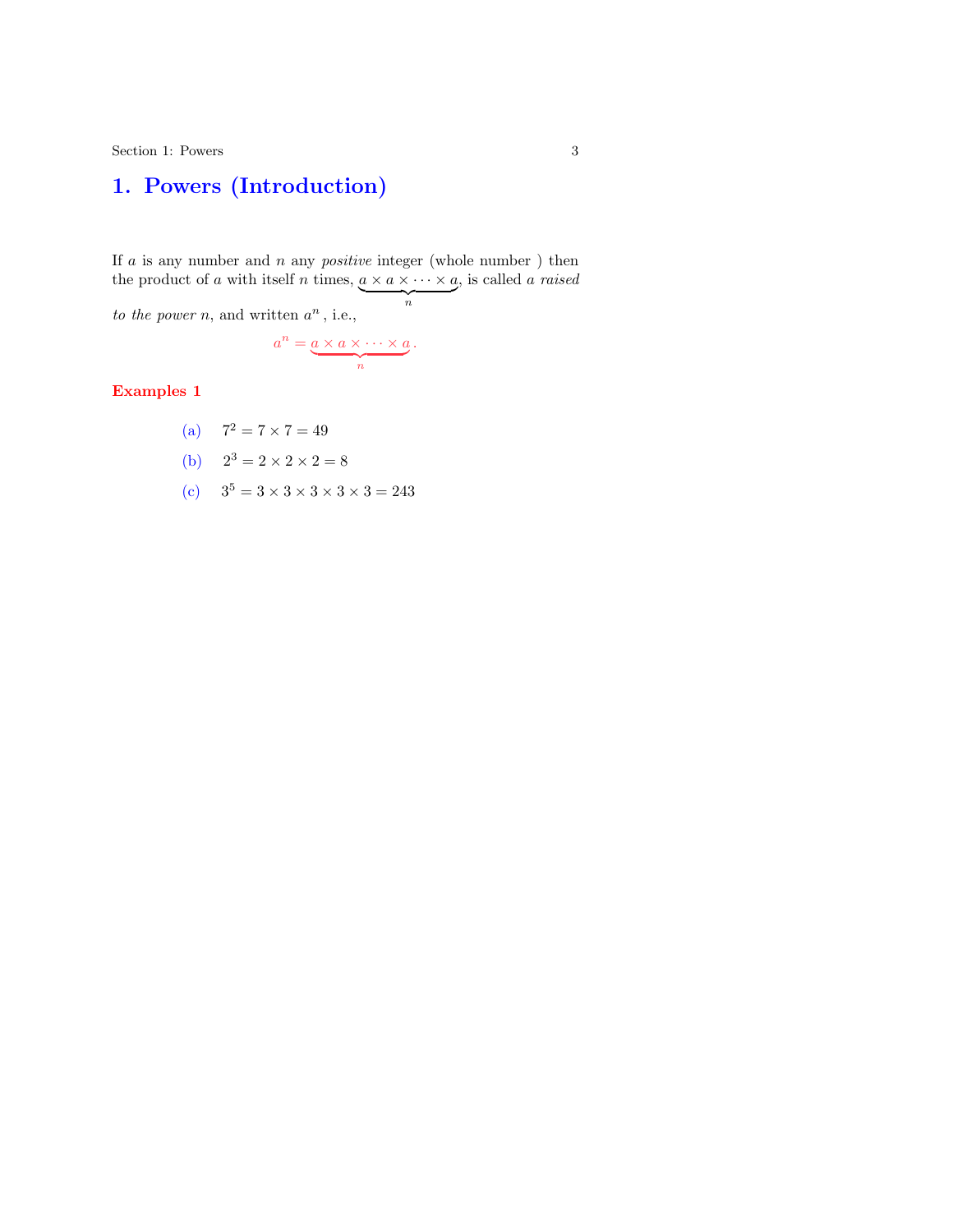Section 1: Powers 4

## The following important rules apply to powers.

1. 
$$
a^m \times a^n = a^{m+n}
$$
  
\n2.  $a^m \div a^n = a^{m-n}$   
\n3.  $(a^m)^n = a^{mn}$   
\n4.  $a^1 = a$   
\n5.  $a^0 = 1$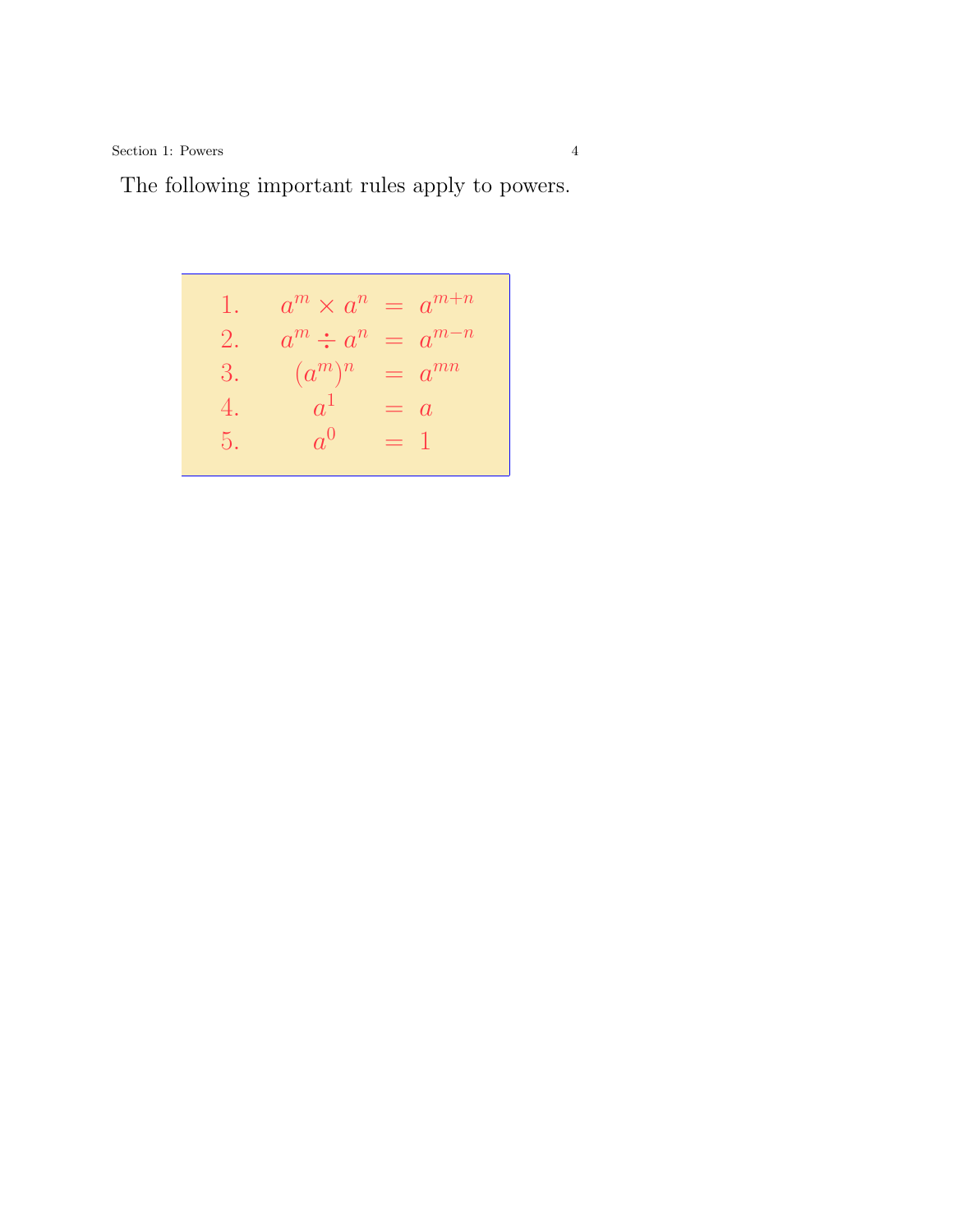Section 1: Powers 5

We want these rules to be true for all positive values of  $a$  and all values of  $m$  and  $n$ . We shall first look at the simpler cases.

#### Examples 2

\n- (a) 
$$
10^2 \times 10^3 = (10 \times 10) \times (10 \times 10 \times 10) = 10^5 = 10^{2+3}
$$
.
\n- (b)  $2^5 \div 2^3 = 32 \div 8 = 4 = 2^2 = 2^{5-3}$ .
\n- (c)  $(3^2)^3 = (3 \times 3)^3 = (3 \times 3) \times (3 \times 3) \times (3 \times 3) = 3^6 = 3^{2 \times 3}$
\n- (d) From rule  $2 \ a^{n+1} \div a^n = a^{(n+1)-n} = a^1$ . Also
\n

$$
a^{n+1} \div a^n = \frac{\overbrace{a \times a \times \cdots \times a \times a}^{n+1}}{\underbrace{a \times a \times \cdots \times a}_{n}} = a = a^1.
$$

(e) We have  $a^n \times a^0 = a^{n+0} = a^n = a^n \times 1$ . Thus  $a^0 = 1$ .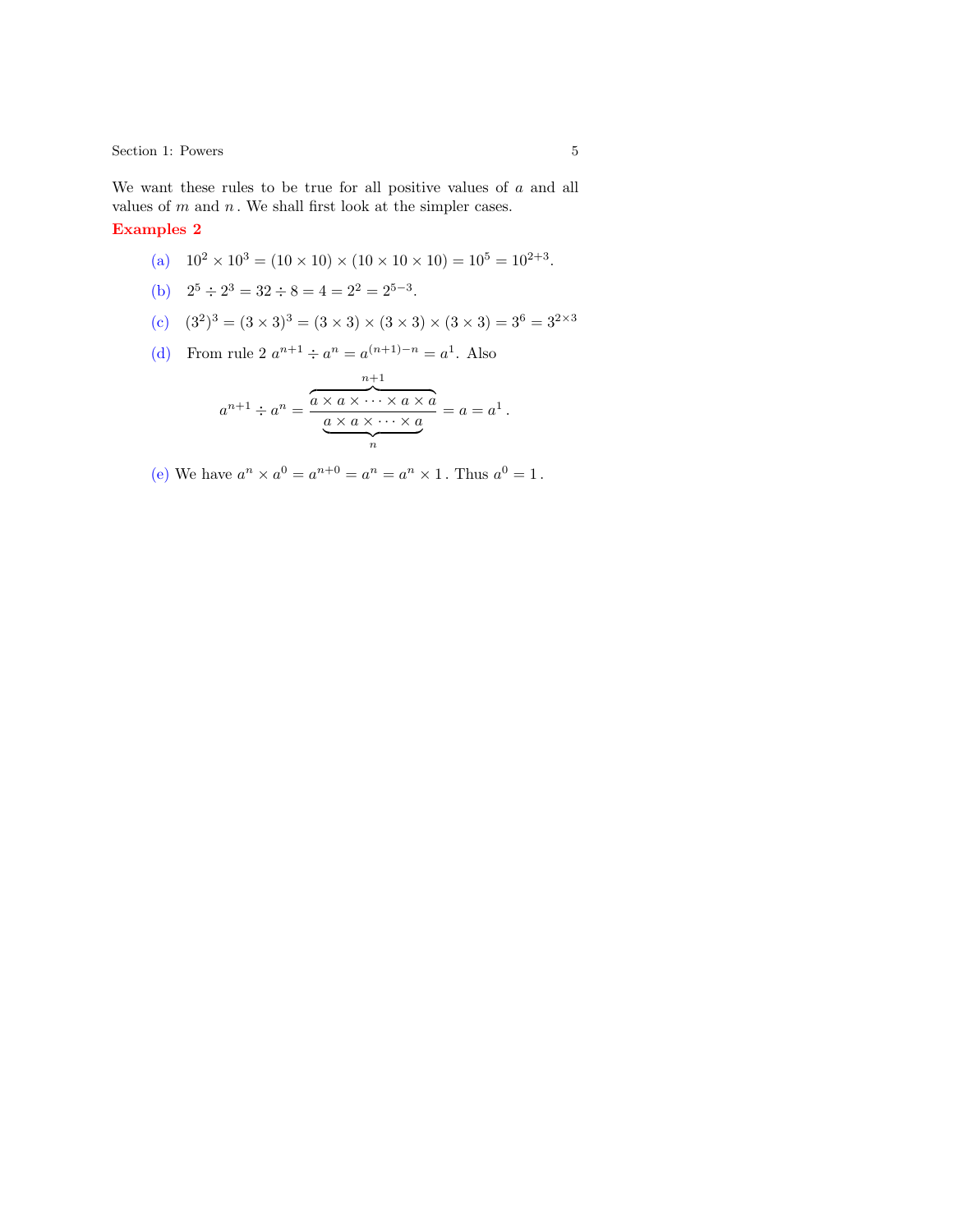$6$  [Sec](#page-13-0)tion 1: Powers  $6$ 

# [Ex](#page-14-0)ercise

[Si](#page-15-0)mplify each of the following.

- 1.  $2^3 \times 2^3$
- 2.  $3^{15} \div 3^{12}$
- 3.  $(10^2)^3$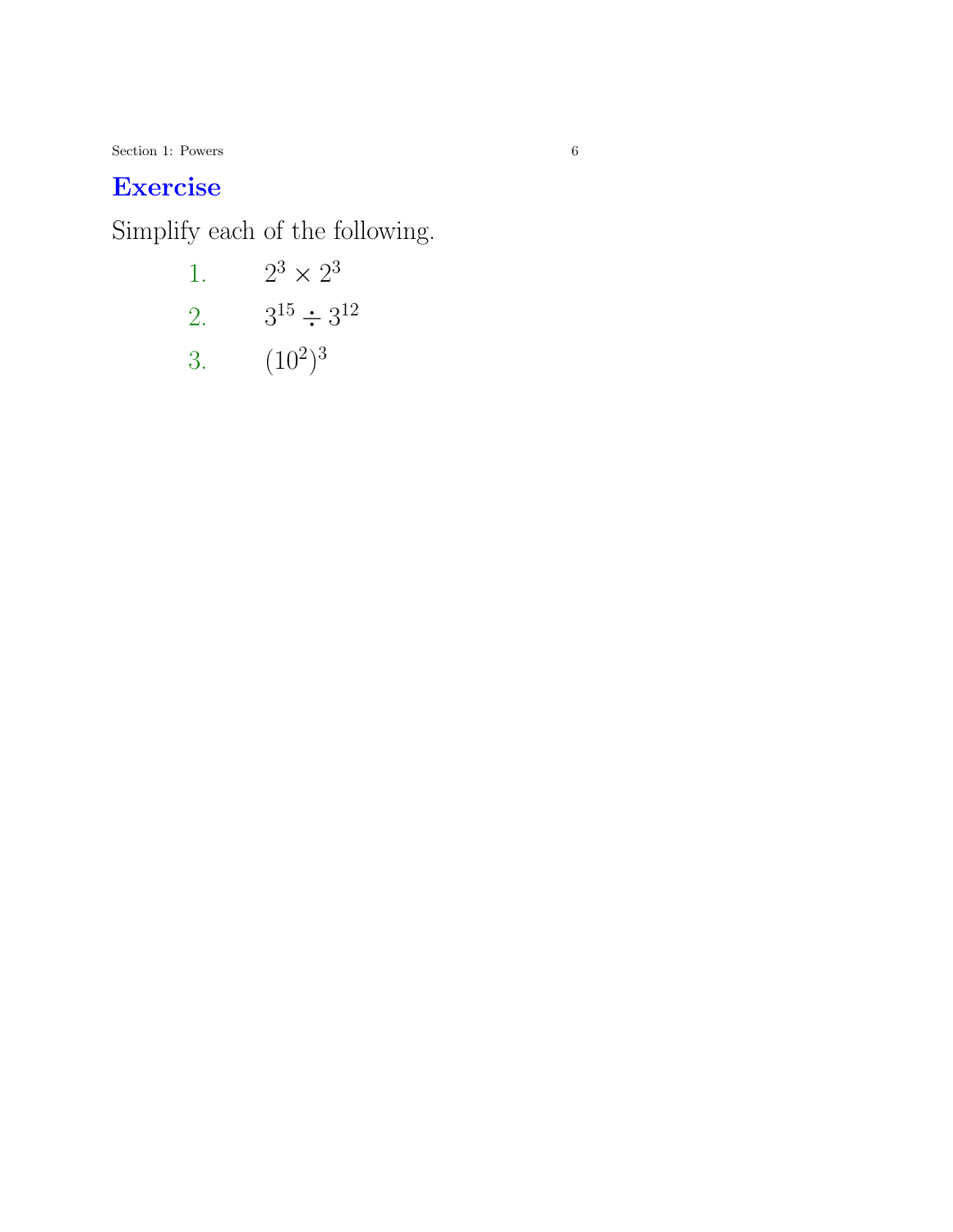Section 2: Negative Powers 7

### 2. Negative Powers

The question now arises as to what we mean by a negative power. To interpret this note that

$$
a^2 \div a^5 = \frac{a^2}{a^5} = \frac{a \times a}{a \times a \times a \times a \times a} = \frac{1}{a^3}.
$$

If rule 2 is to apply, then  $a^2 \div a^5 = a^{2-5} = a^{-3}$ . Thus  $a^{-3} = 1/a^3$ . The general rule is

$$
a^{-n} = 1/a^n.
$$

Examples 3

\n- (a) 
$$
10^{-2} = 1/10^2 = 1/100
$$
\n- (b)  $3^{-1} = 1/3^1 = 1/3$
\n- (c)  $5^2 \div 5^4 = 5^{(2-4)} = 5^{-2} = 1/5^2 = 1/25$
\n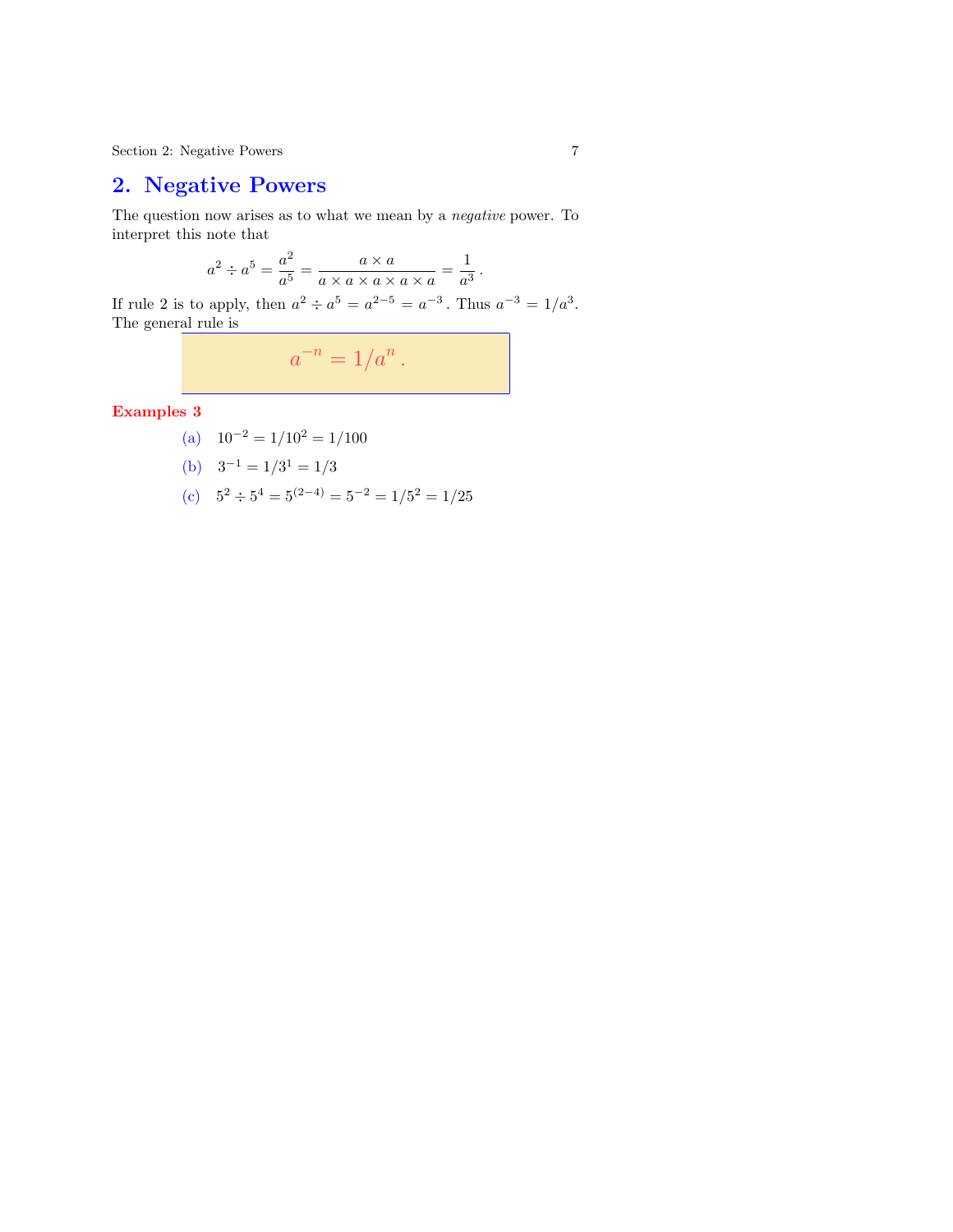Section 2: Negative Powers 8

# E[xerc](#page-16-0)ise

W[rite](#page-17-0) each of the following in the form  $a^k$ , for so[me n](#page-18-0)umber  $k$ .

1. 
$$
2^3 \times 2^{-5}
$$
  
2.  $3^5 \div 3^7$   
3.  $(10^2)^{-3}$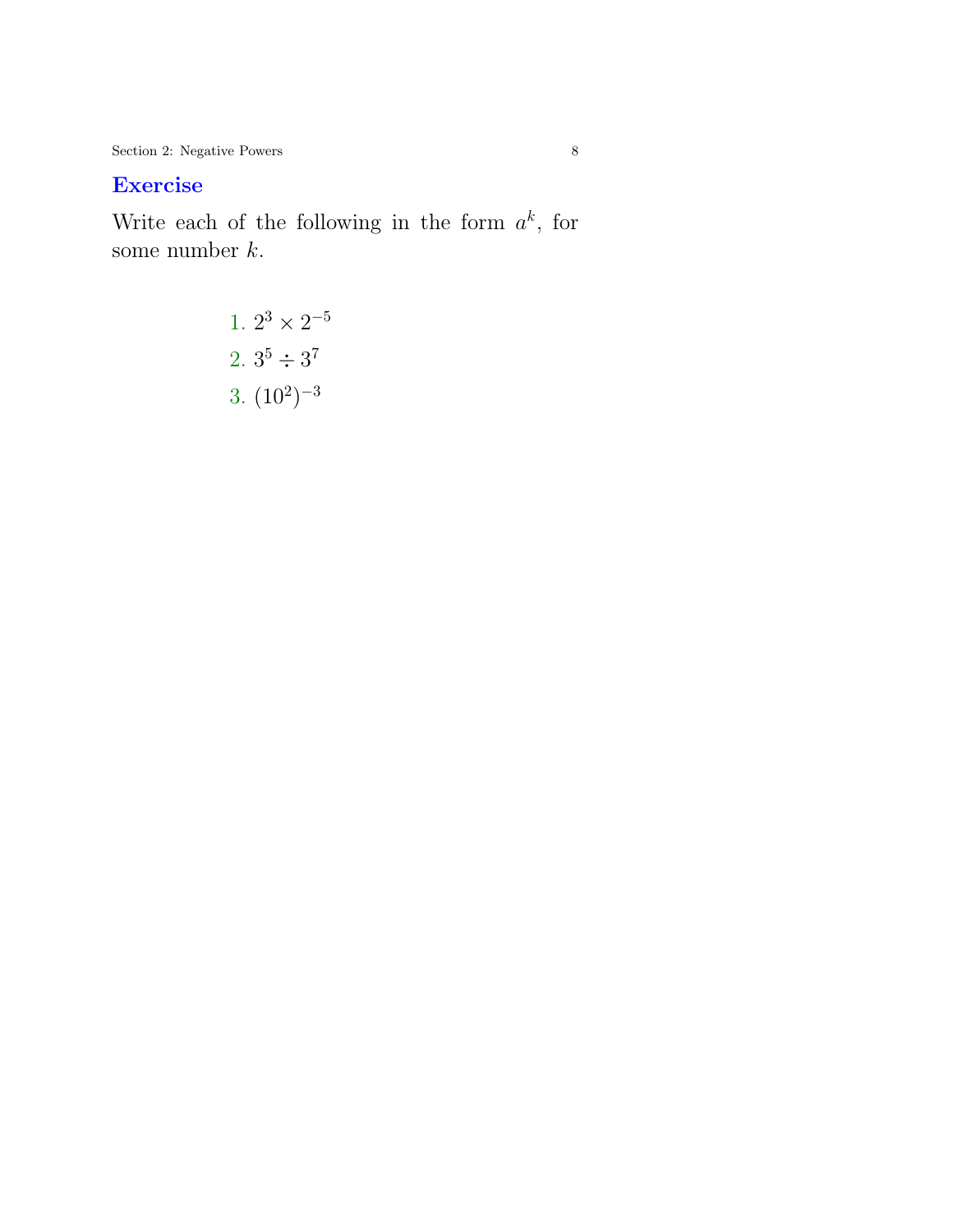### 3. Fractional Powers

If a is a *positive* number, then the *square root* of a is the number which, multiplied by itself, gives a. Thus 3 is the square root of 9 since  $3^2 = 9$ . multiplied by itself, gives a. Thus 3 is the square root of 9 since  $3^2 = 9$ .<br>We write  $3 = \sqrt{9}$ . Note that, by definition,  $\sqrt{a} \times \sqrt{a} = a$ . This gives us a way of interpreting  $a^{\frac{1}{2}}$  for, by rule 1,

$$
a^{\frac{1}{2}} \times a^{\frac{1}{2}} = a^{(\frac{1}{2} + \frac{1}{2})} = a^1 = a = \sqrt{a} \times \sqrt{a}
$$

so that  $a^{\frac{1}{2}} =$  $\overline{a}$ . The general rule is that, if  $a$  is a positive number and  $n$  is a positive integer, then

$$
a^{\frac{1}{n}} = \sqrt[n]{a}
$$

where  $\sqrt[n]{a}$  is the *n*-th root of a. We can see this in general for, by rule 3,

$$
(a^{\frac{1}{n}})^n = a^{\frac{1}{n} \times n} = a^1 = a.
$$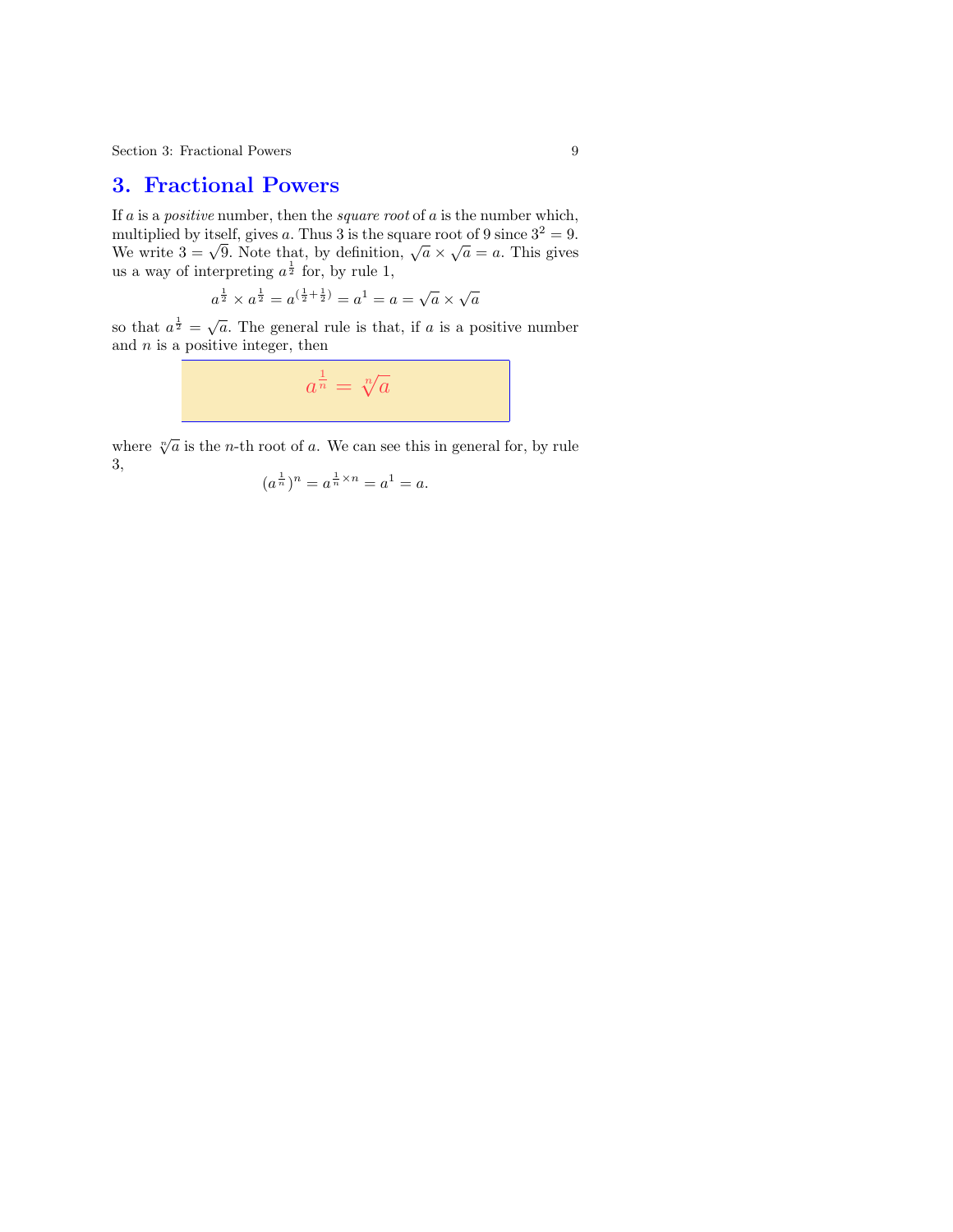$\begin{tabular}{ll} Section 3: Fractional Powers & \hspace{2.5cm} & \hspace{2.5cm} & \hspace{2.5cm} & \hspace{2.5cm} & \hspace{2.5cm} & \hspace{2.5cm} & \hspace{2.5cm} & \hspace{2.5cm} & \hspace{2.5cm} & \hspace{2.5cm} & \hspace{2.5cm} & \hspace{2.5cm} & \hspace{2.5cm} & \hspace{2.5cm} & \hspace{2.5cm} & \hspace{2.5cm} & \hspace{2.5cm} & \hspace{2.5cm} & \hspace{2.5cm} & \hspace{2.5cm} & \hspace{$ 

#### Examples 4

- (a)  $100^{\frac{1}{2}}$  =  $100 = 10$
- (b)  $8^{\frac{1}{3}} = \sqrt[3]{8} = 2$
- (c)  $27^{\frac{5}{3}} = (27^{\frac{1}{3}})^5 = 3^5 = 243$

In (c) we have used rule 3, i.e.  $a^{\frac{m}{n}} = a^{\frac{1}{n} \times m} = (a^{\frac{1}{n}})^m$ , so

$$
(a^{\frac{1}{n}})^m = a^{\frac{m}{n}} = (a^m)^{\frac{1}{n}}
$$

Quiz. To which of the following does  $(8^5)^{\frac{1}{3}}$  simplify?

(a) 8 (b) 16 (c) 24 (d) 32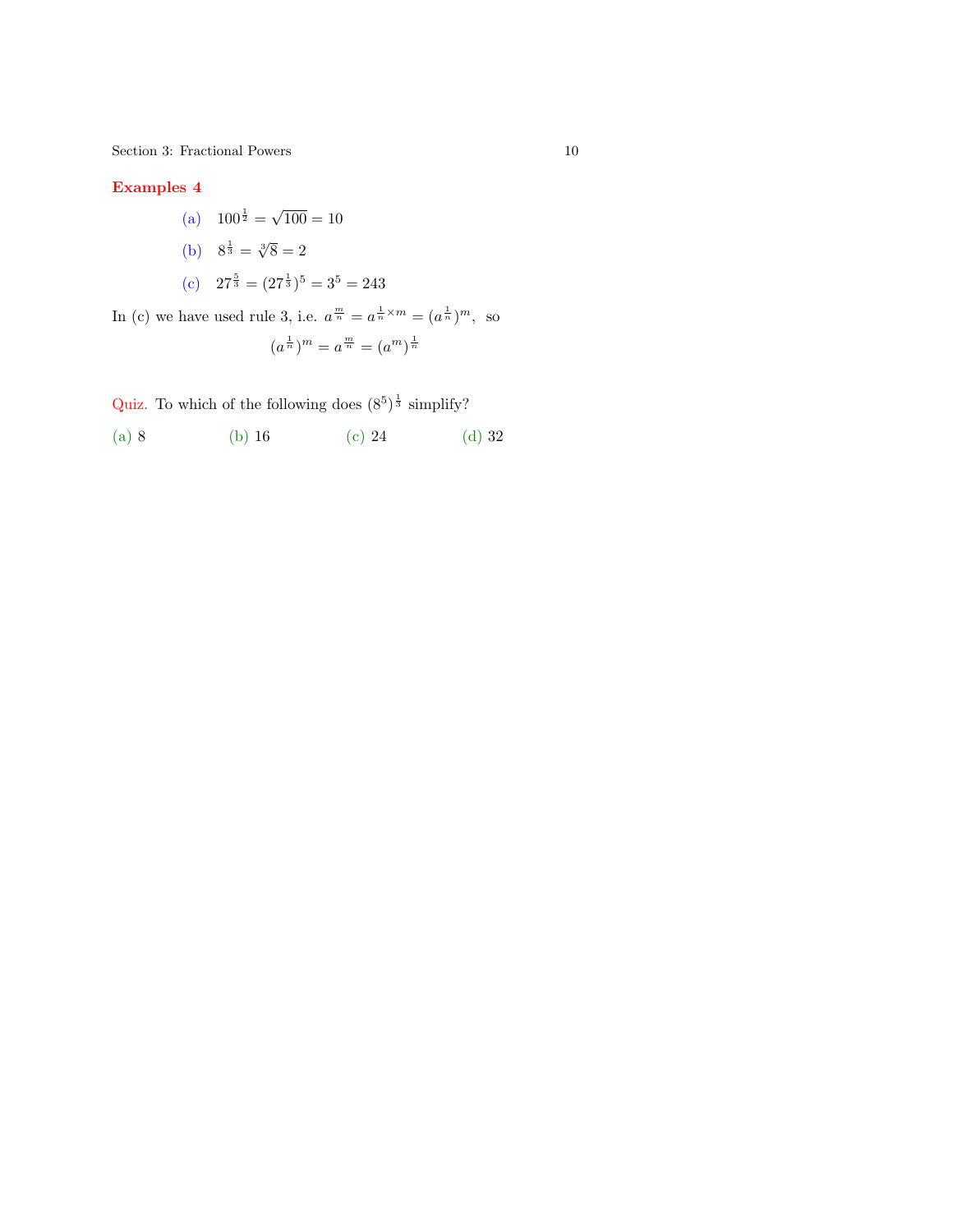Section 4: Use of the Rules of Simplification 11

## [4. U](#page-19-0)se of the Rules of Simplification

[In thi](#page-20-0)s section we shall demonstrate the use of the rules of powers to simplify more complicated expressions.

#### [Exam](#page-21-0)ples 5

Simplify each of the following.

1. 
$$
\left[ (a^{-3})^{\frac{2}{3}} \right]^{\frac{1}{2}}
$$
  
\n2.  $\left[ \left( x^{-\frac{1}{4}} \right)^8 \right]^{\frac{2}{3}}$   
\n3.  $\left( x^{\frac{1}{2}} \right)^3 \times \left( x^{-\frac{1}{3}} \right)^2$ ,  
\n4.  $\left( \sqrt[4]{x^3} \right)^{\frac{2}{3}} \times \left( \sqrt[5]{x^6} \right)^{\frac{5}{12}}$   
\n5.  $\left( \frac{a^2}{b^3} \right)^{\frac{1}{3}} \times \left( \frac{b^2}{a^3} \right)^{\frac{1}{2}}$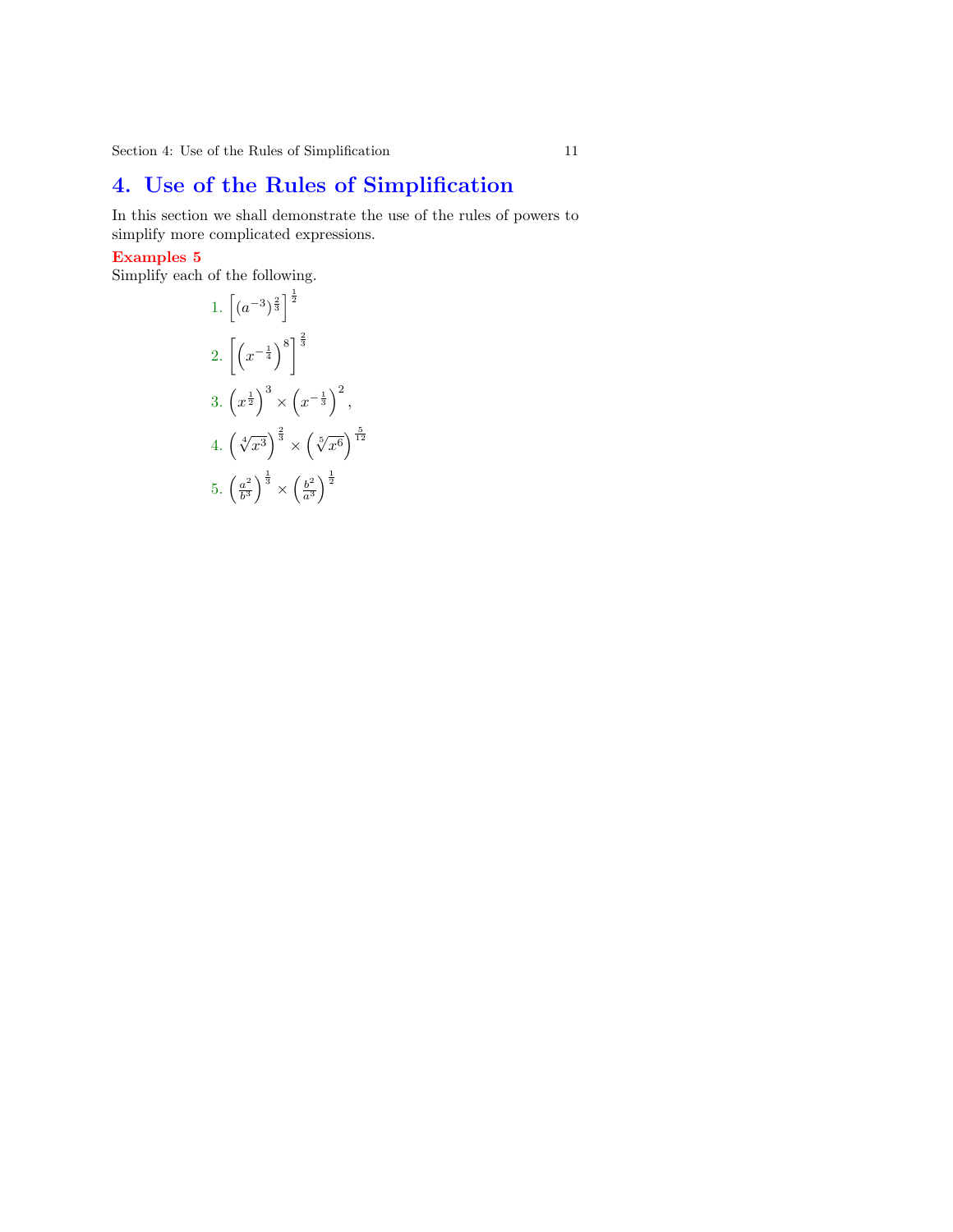Section 5: Quiz on Powers 12

# 5. Quiz on Powers

$$
\begin{array}{llll}\n\text{Begin Quiz} \\
1. & \left(\sqrt[3]{a^5}\right)^{\frac{1}{2}} \times \sqrt[6]{a^{-5}} \\
\text{(a) 1} & \text{(b) } a & \text{(c) } a^{\frac{5}{12}} \\
2. & \left(\frac{a^3}{b^2}\right)^{\frac{1}{2}} \div \left(\frac{b^3}{a^2}\right)^{-\frac{1}{2}} \\
\text{(a) } a^{-\frac{1}{2}}b^{-\frac{1}{2}} & \text{(b) } a^{\frac{1}{2}}b^{-\frac{1}{2}} & \text{(c) } a^{-\frac{1}{2}}b^{\frac{1}{2}} & \text{(d) } a^{\frac{1}{2}}b^{\frac{1}{2}} \\
3. & \left(\sqrt[4]{b^3}\right)^{\frac{1}{6}} \times \sqrt[9]{b^{-3}} \div \left(\sqrt{b^{-7}}\right)^{\frac{1}{7}} \\
\text{(a) } b^{\frac{1}{8}} & \text{(b) } b^{-\frac{1}{8}} & \text{(c) } b^{\frac{3}{8}} & \text{(d) } b^{-\frac{3}{8}}\n\end{array}
$$

End Quiz

Score: Correct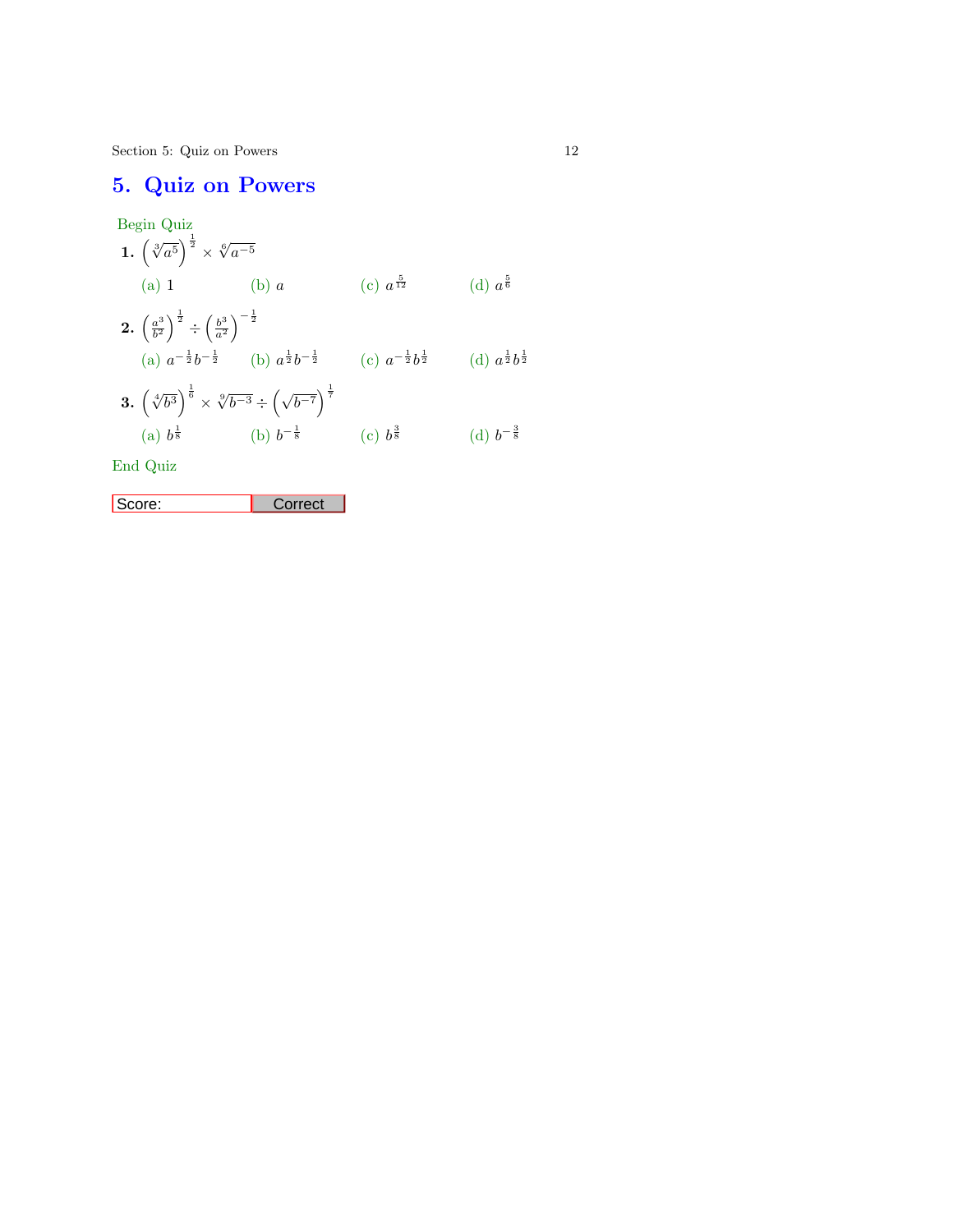$\begin{tabular}{c} Solutions to Quizes \end{tabular} \begin{tabular}{c} \textbf{13} \\ \textbf{24} \\ \textbf{35} \\ \textbf{46} \\ \textbf{57} \\ \textbf{68} \\ \textbf{78} \\ \textbf{89} \\ \textbf{100} \\ \textbf{113} \\ \textbf{120} \\ \textbf{131} \\ \textbf{141} \\ \textbf{151} \\ \textbf{161} \\ \textbf{181} \\ \textbf{191} \\ \textbf{192} \\ \textbf{193} \\ \textbf{103} \\ \textbf{108} \\ \textbf{113} \\ \textbf{$ 

# Solutions to Quizzes

Solution to Quiz:

Using rule 3, we have

 $(8^5)^{\frac{1}{3}} = 8^{(5 \times \frac{1}{3})} = 8^{(\frac{1}{3} \times 5)} = (8^{\frac{1}{3}})^5 = 2^5 = 32.$ 

End Quiz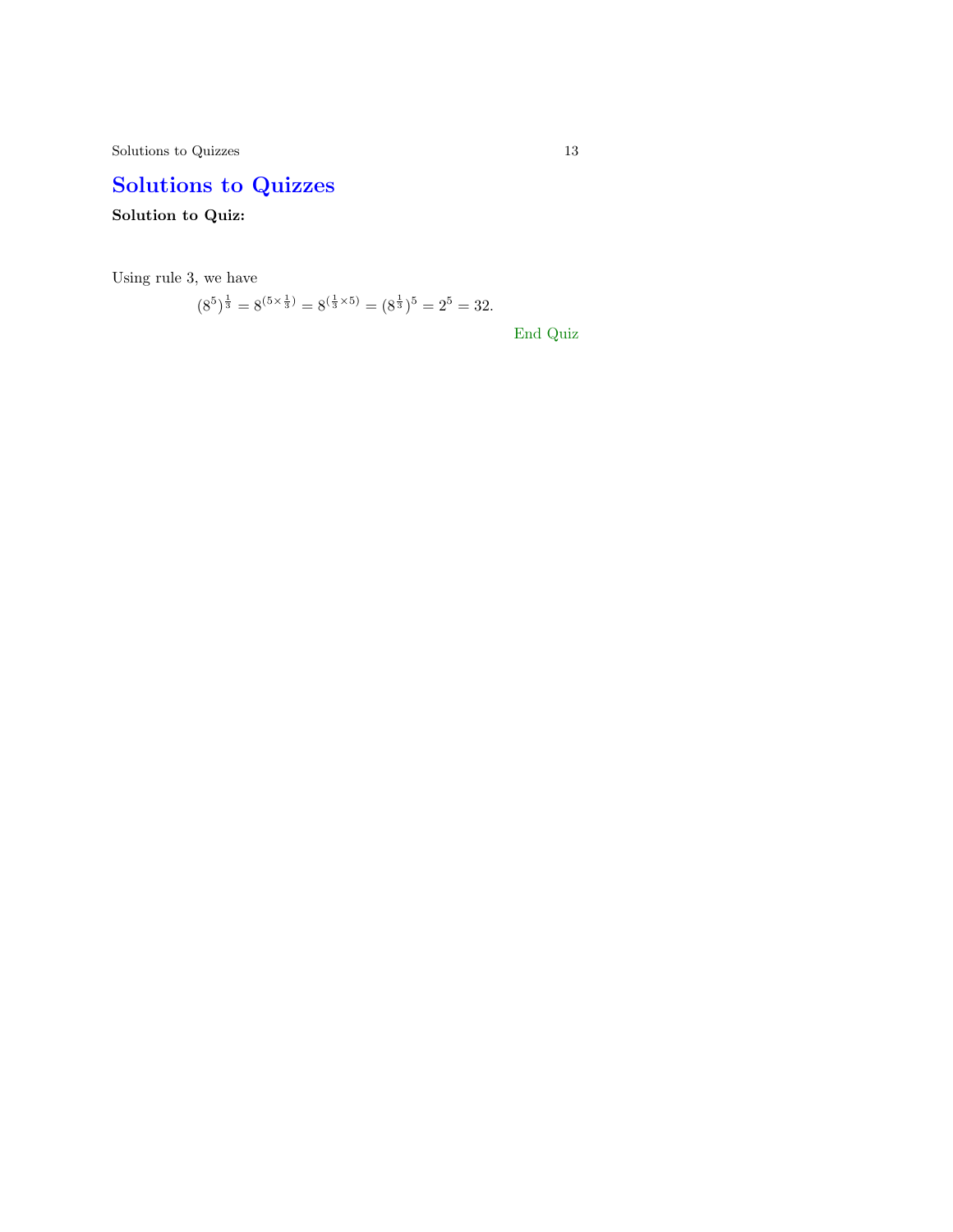# <span id="page-13-0"></span>Solutions to Problems

Problem 1.  $2^3 \times 2^3 = 2^{(3+3)} = 2^6 = 64$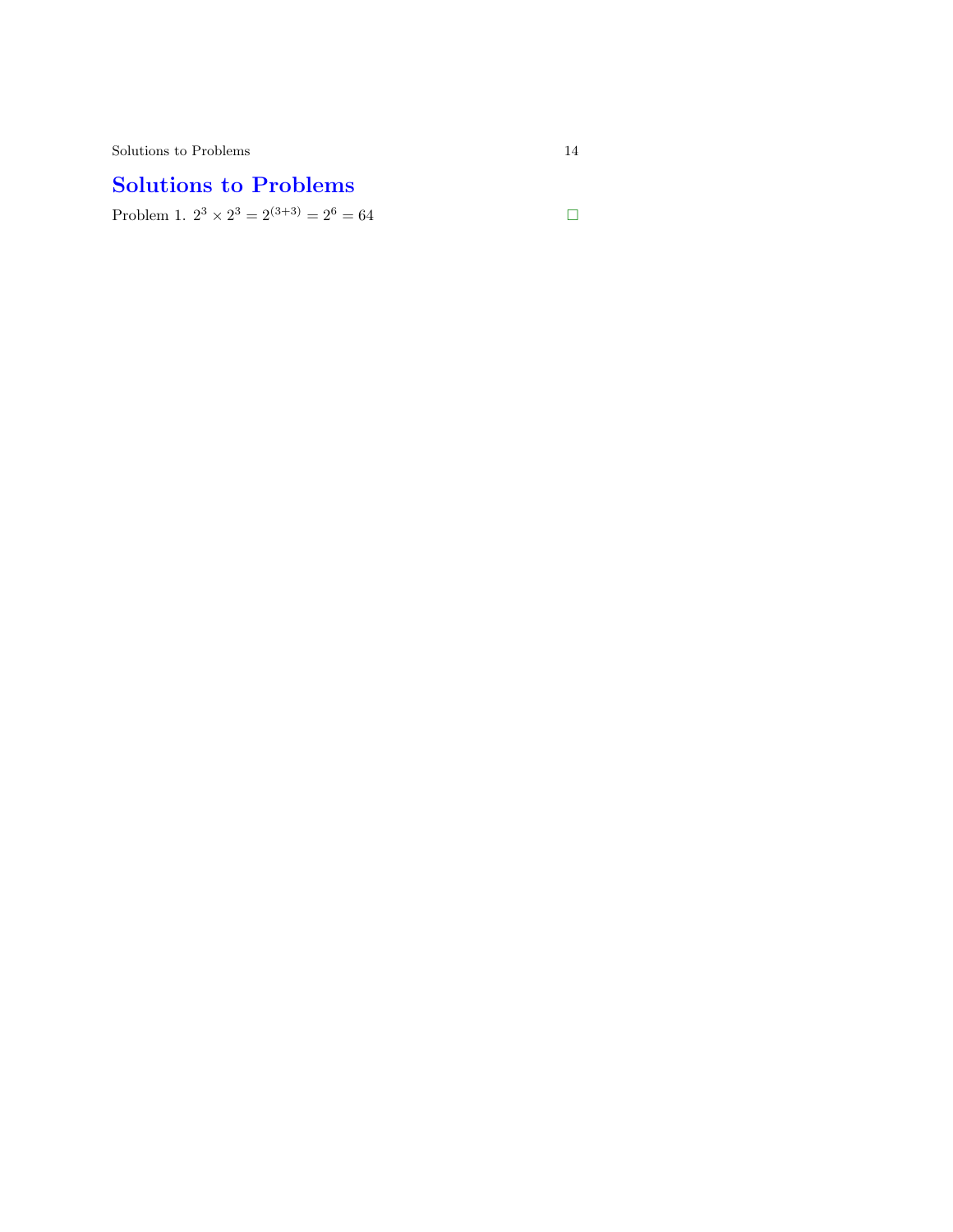<span id="page-14-0"></span>Problem 2.  $3^{15} \div 3^{12} = 3^{(15-12)} = 3^3 = 27$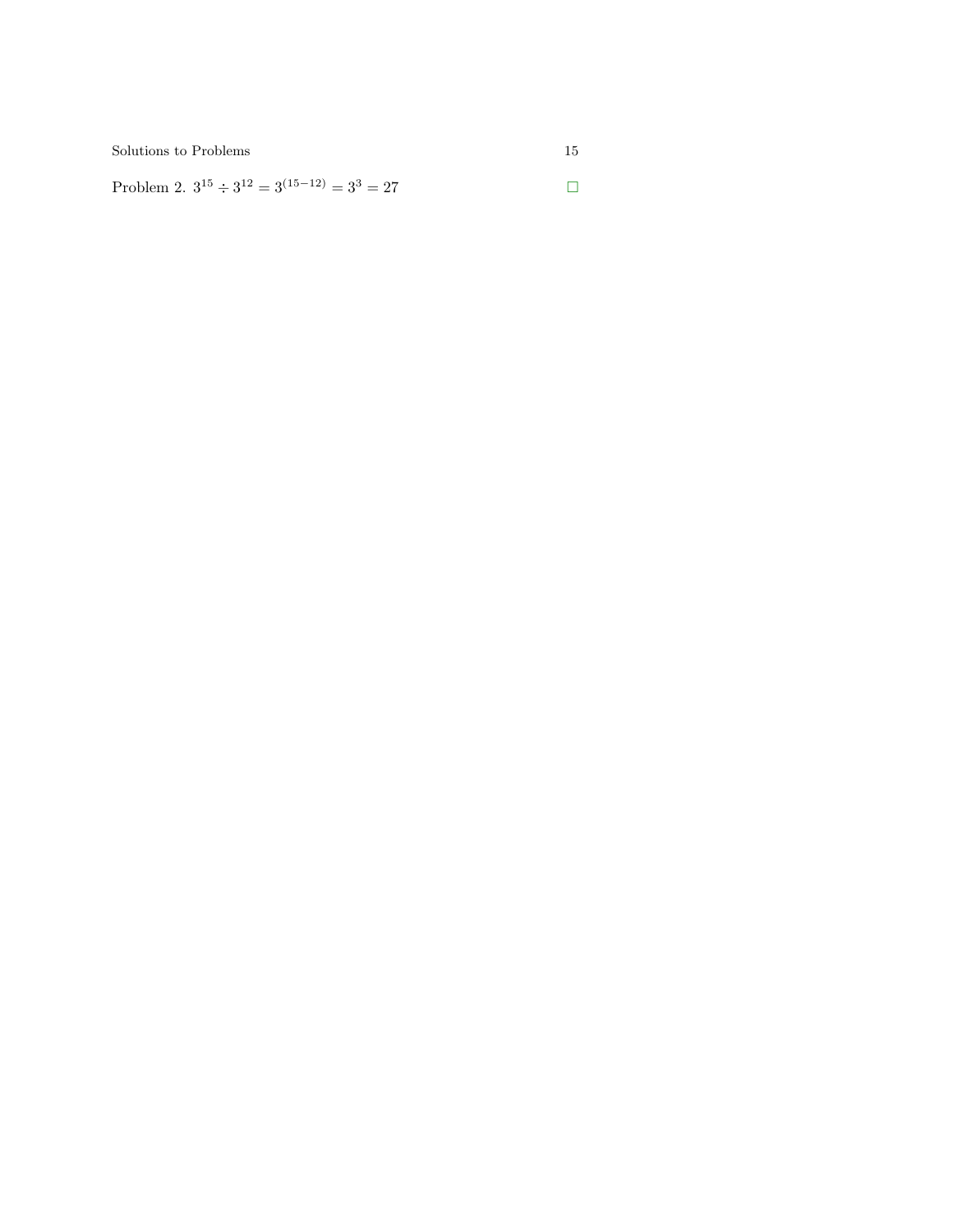<span id="page-15-0"></span>Problem 3.  $(10^2)^3 = 10^{(2 \times 3)} = 10^6 = 1,000,000$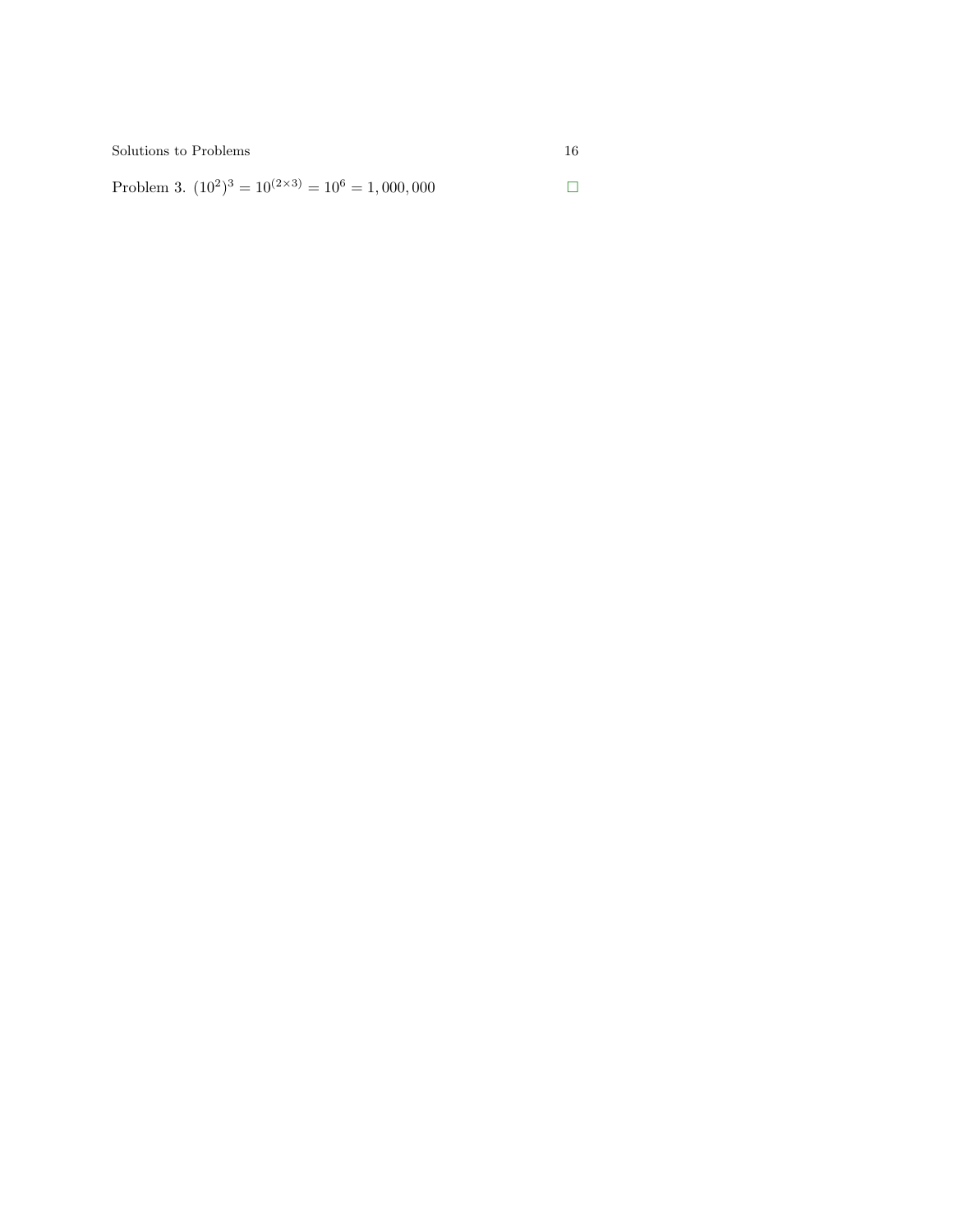<span id="page-16-0"></span>Problem 1.  $2^3 \times 2^{-5} = 2^{(3-5)} = 2^{-2}$ , which is 1/4. □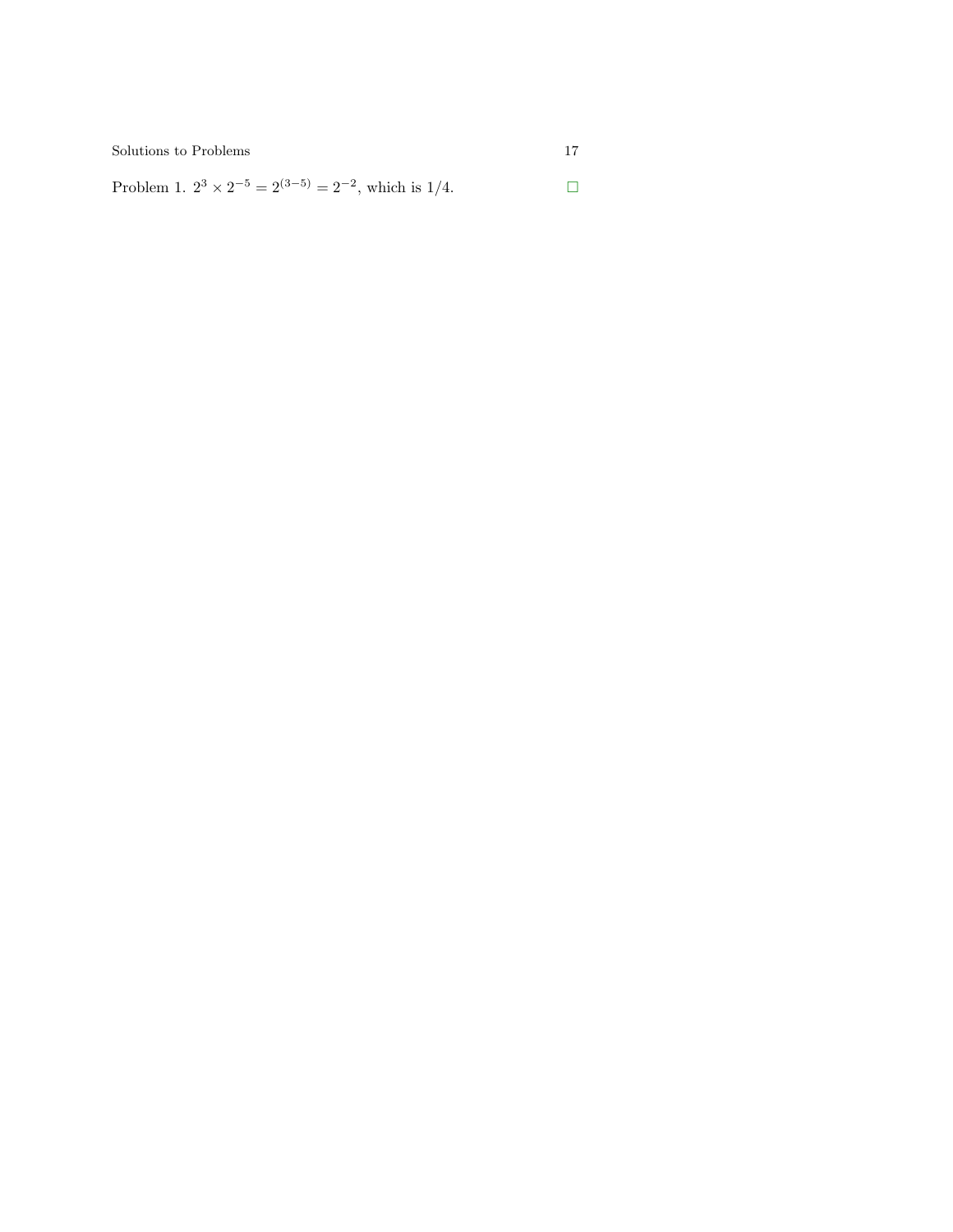<span id="page-17-0"></span>Problem 2.  $3^5 \div 3^7 = 3^{(5-7)} = 3^{-2}$ , which is 1/9. □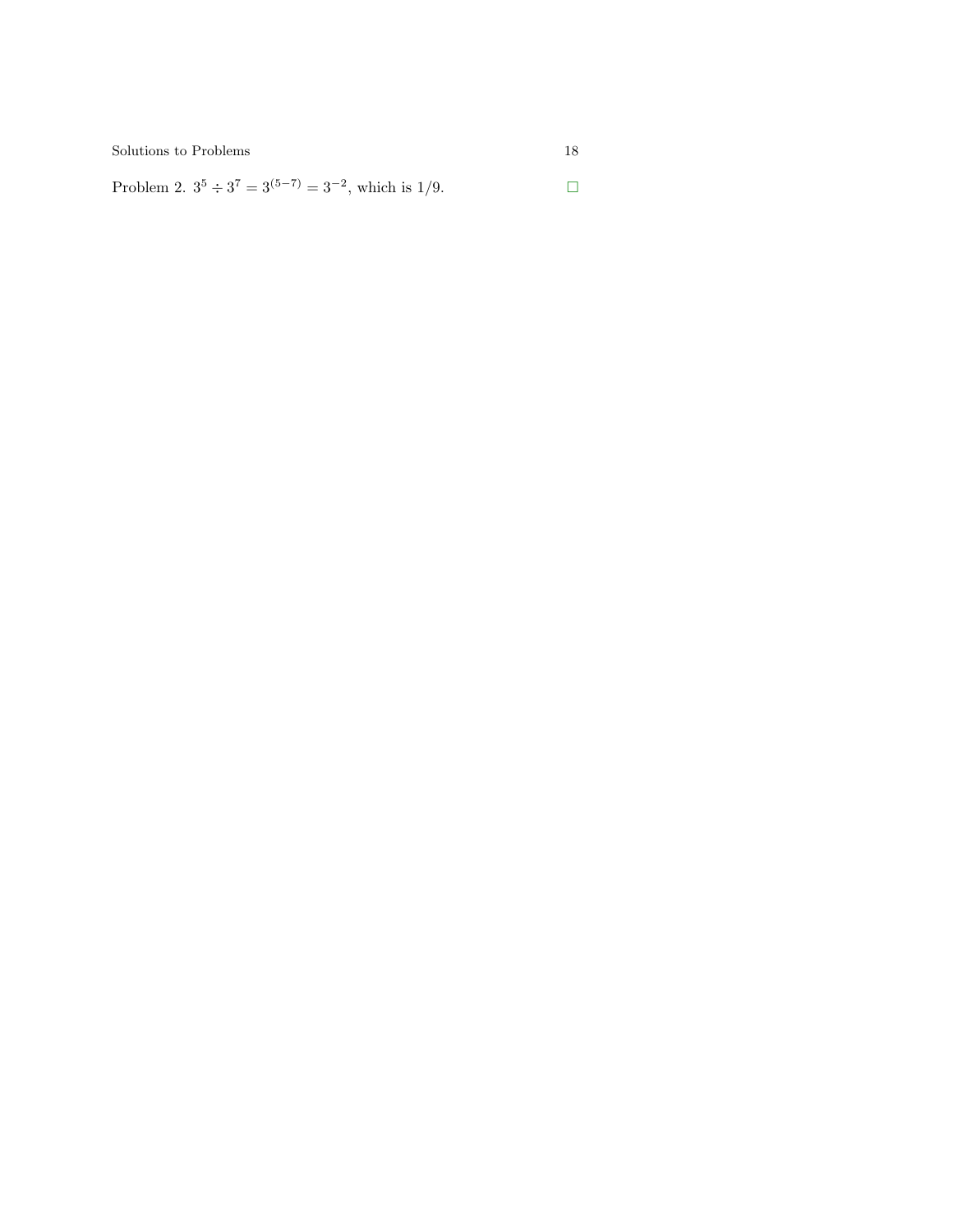<span id="page-18-0"></span>Problem 3.  $(10^2)^{-3} = 10^{(2 \times (-3))} = 10^{-6}$ , which is 1/1,000,000.

 $\Box$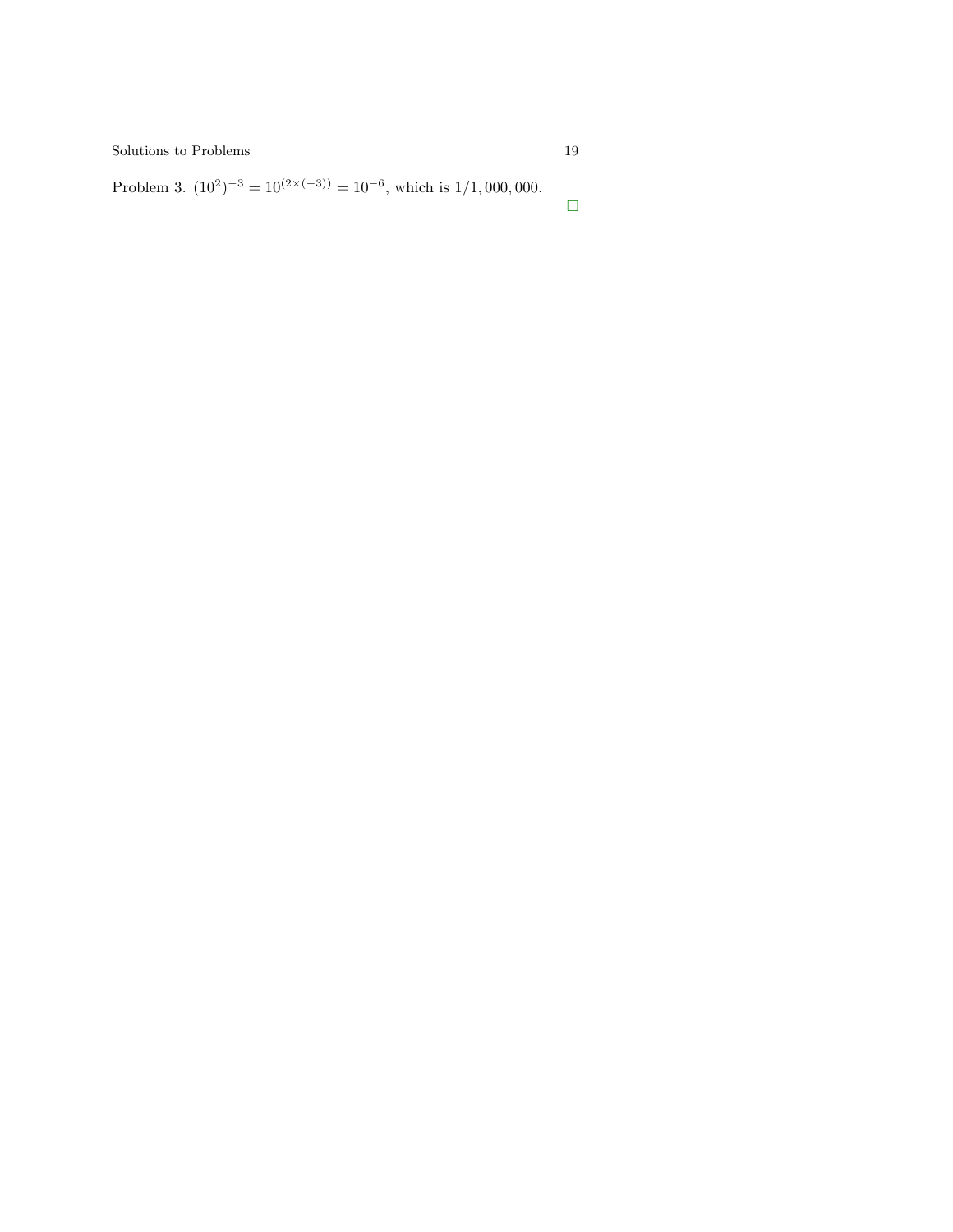<span id="page-19-0"></span>Problem 1.

Beginning with the innermost bracket, we have, using rule 3,

$$
(a^{-3})^{\frac{2}{3}} = a^{-3 \times \frac{2}{3}} = a^{-2}.
$$

Then

$$
\[ \left( a^{-3} \right)^{\frac{2}{3}} \]^{1/2} = \left[ a^{-2} \right]^{\frac{1}{2}} = a^{-2 \times \frac{1}{2}} = a^{-1}
$$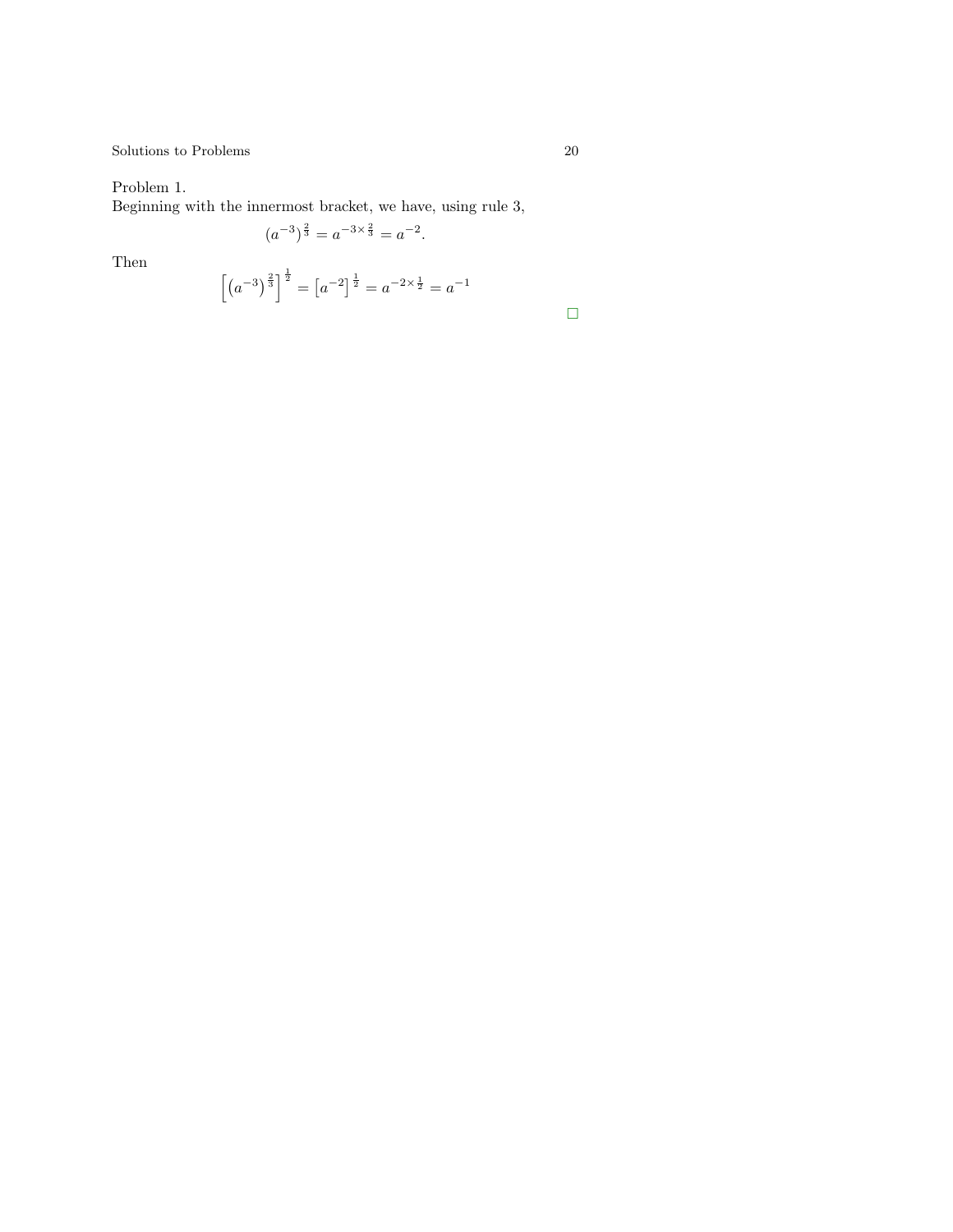<span id="page-20-0"></span>Problem 2.

Beginning again with the innermost bracket, and using rule 3, we have

$$
(x^{-\frac{1}{4}})^8 = x^{-\frac{1}{4} \times 8} = x^{-2}.
$$

Now if we use rule 3 again we have

$$
[x^{-2}]^{\frac{2}{3}} = x^{-2 \times \frac{2}{3}} = x^{-\frac{4}{3}}.
$$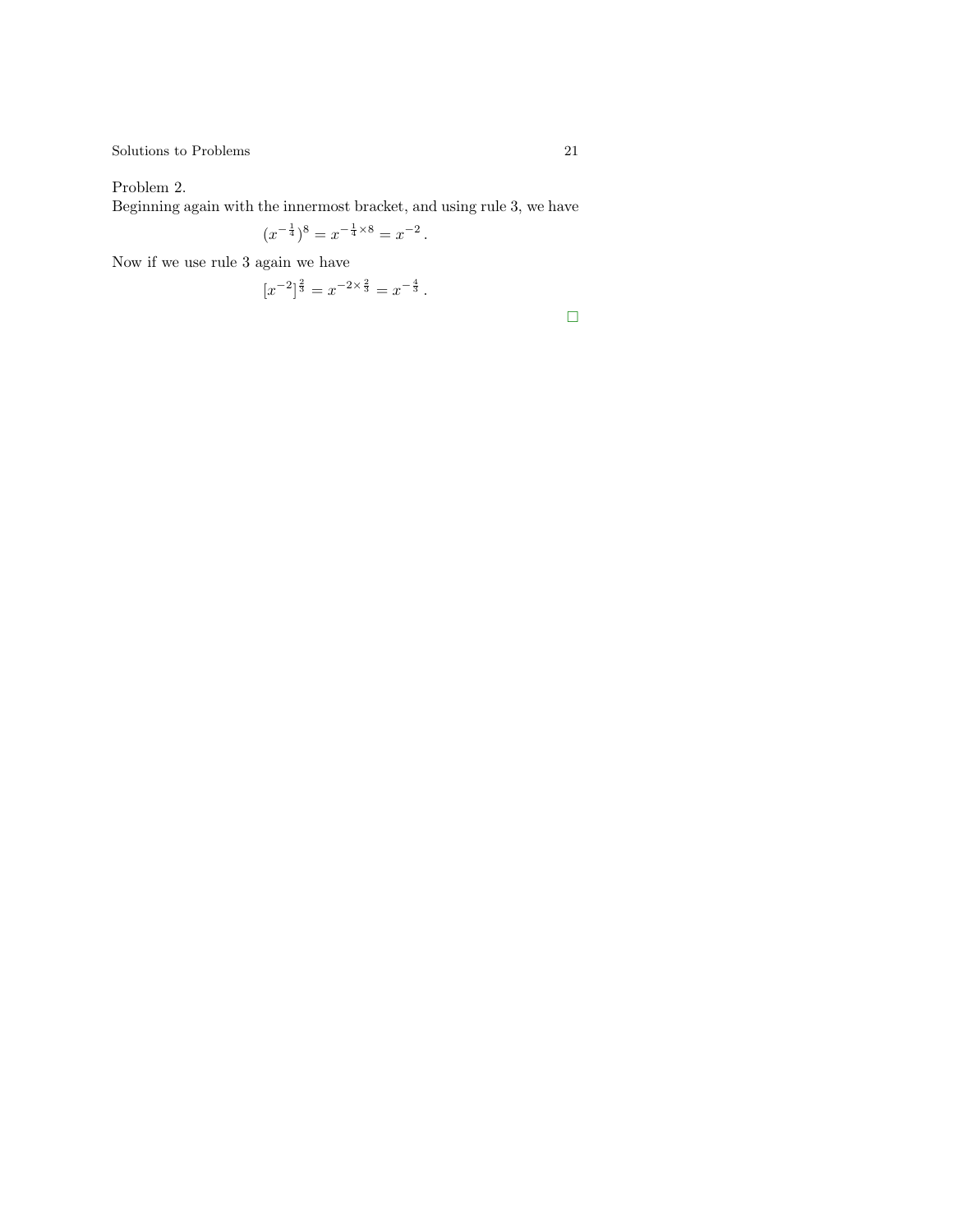<span id="page-21-0"></span>Problem 3. We have

$$
\left(x^{\frac{1}{2}}\right)^3 \times \left(x^{-\frac{1}{3}}\right)^2 = x^{\frac{3}{2}} \times x^{-\frac{2}{3}}
$$

using rule 3. Now we may use rule 1 and

$$
x^{\frac{3}{2}} \times x^{-\frac{2}{3}} = x^{\frac{3}{2} - \frac{2}{3}} = x^{\frac{5}{6}}
$$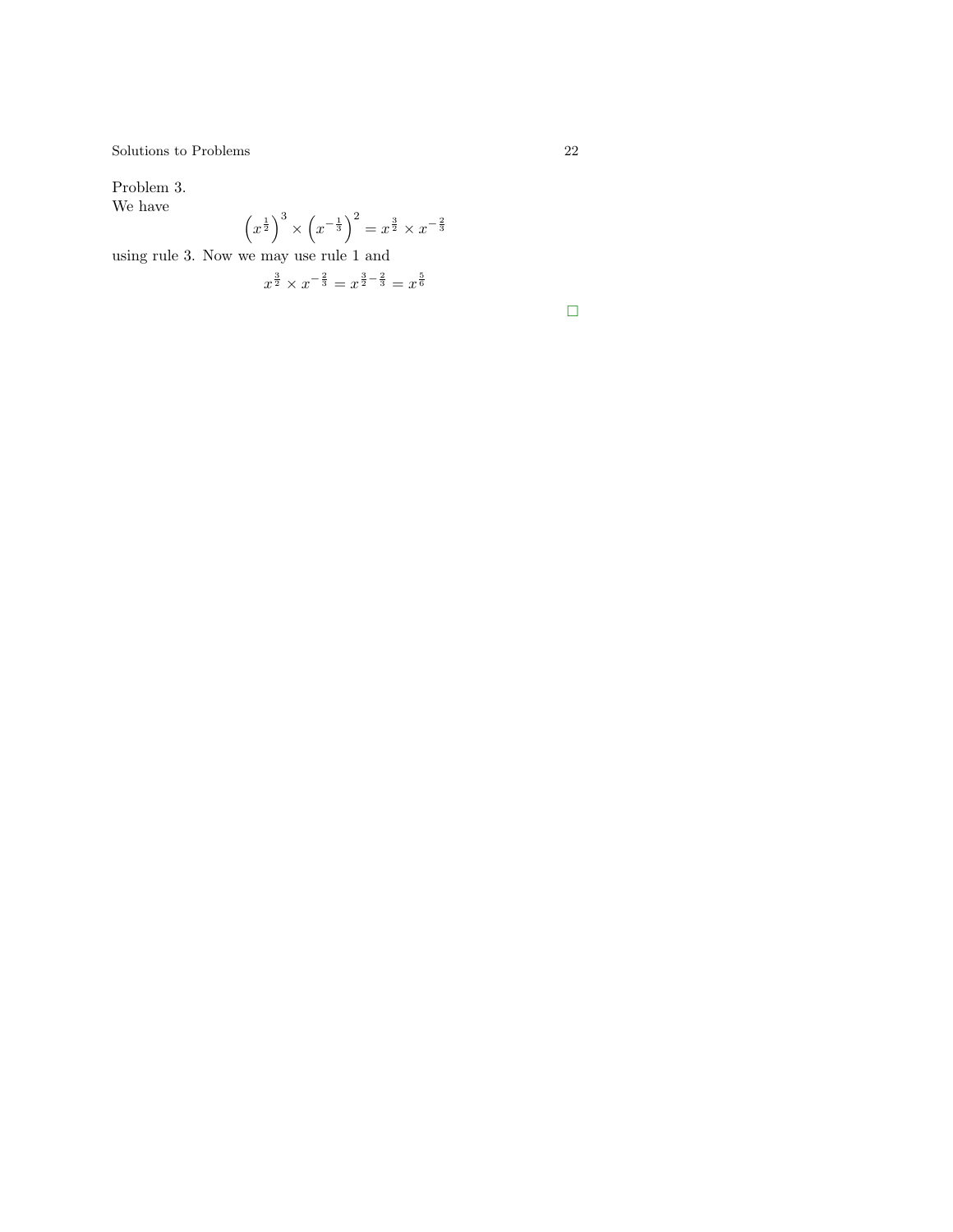Problem 4. Starting with the first term

 $\sqrt[4]{x^3} = (x^3)^{\frac{1}{4}} = x^{\frac{3}{4}}$ .

Thus

$$
\left(\sqrt[4]{x^3}\right)^{\frac{2}{3}} = \left(x^{\frac{3}{4}}\right)^{\frac{2}{3}} = x^{\frac{3}{4} \times \frac{2}{3}} = x^{\frac{2}{4}} = x^{\frac{1}{2}}
$$

Similarly,

$$
\sqrt[5]{x^6} = \left(x^6\right)^{\frac{1}{5}} = x^{6 \times \frac{1}{5}} = x^{\frac{6}{5}}
$$

so that

$$
\left(\sqrt[5]{x^6}\right)^{\frac{5}{12}} = \left(x^{\frac{6}{5}}\right)^{\frac{5}{12}} = x^{\frac{6}{5} \times \frac{5}{12}} = x^{\frac{1}{2}}.
$$

Now we have

$$
\left(\sqrt[4]{x^3}\right)^{\frac{2}{3}} \times \left(\sqrt[5]{x^6}\right)^{\frac{5}{12}} = x^{\frac{1}{2}} \times x^{\frac{1}{2}} = x^1 = x,
$$